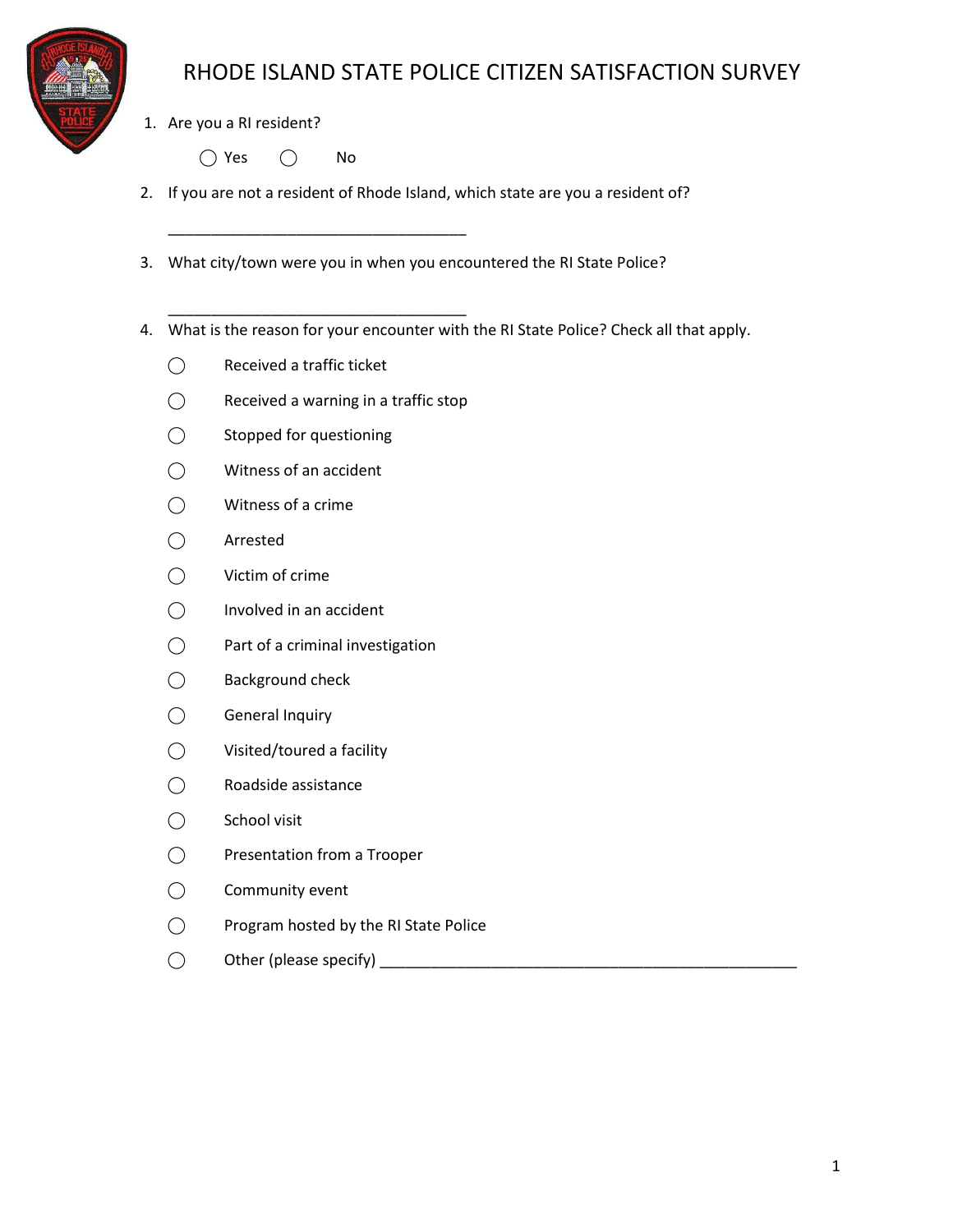

- 5. How long was your encounter with the RI State Police?
	- $\bigcirc$  0-10 Minutes
	- $\bigcirc$  10-20 Minutes
	- ⃝ 20-30 Minutes
	- ⃝ 30 Minutes or more
- 6. Did you receive a clear explanation about the encounter or what was happening?

|                             |  | $\bigcirc$ Yes $\bigcirc$ No $\bigcirc$ N/a |  |
|-----------------------------|--|---------------------------------------------|--|
| <b>Additional comments:</b> |  |                                             |  |
|                             |  |                                             |  |
|                             |  |                                             |  |
|                             |  |                                             |  |

7. Based on this encounter with the RI State Police, please answer the following:

|                                                                                                                   | Extremely<br>Respectful | Very<br>Respectful | Respectful | Fairly<br>Respectful | Disrespectful |
|-------------------------------------------------------------------------------------------------------------------|-------------------------|--------------------|------------|----------------------|---------------|
| How would you<br>describe the<br>attitude and/or<br>behavior of the<br>individual from<br>the RI State<br>Police? |                         |                    |            |                      |               |
| <b>Additional comments:</b>                                                                                       |                         |                    |            |                      |               |
|                                                                                                                   |                         |                    |            |                      |               |
|                                                                                                                   |                         |                    |            |                      |               |
|                                                                                                                   |                         |                    |            |                      |               |

\_\_\_\_\_\_\_\_\_\_\_\_\_\_\_\_\_\_\_\_\_\_\_\_\_\_\_\_\_\_\_\_\_\_\_\_\_\_\_\_\_\_\_\_\_\_\_\_\_\_\_\_\_\_\_\_\_\_\_\_\_\_\_\_\_\_\_\_\_\_\_\_\_\_\_\_\_\_\_\_\_\_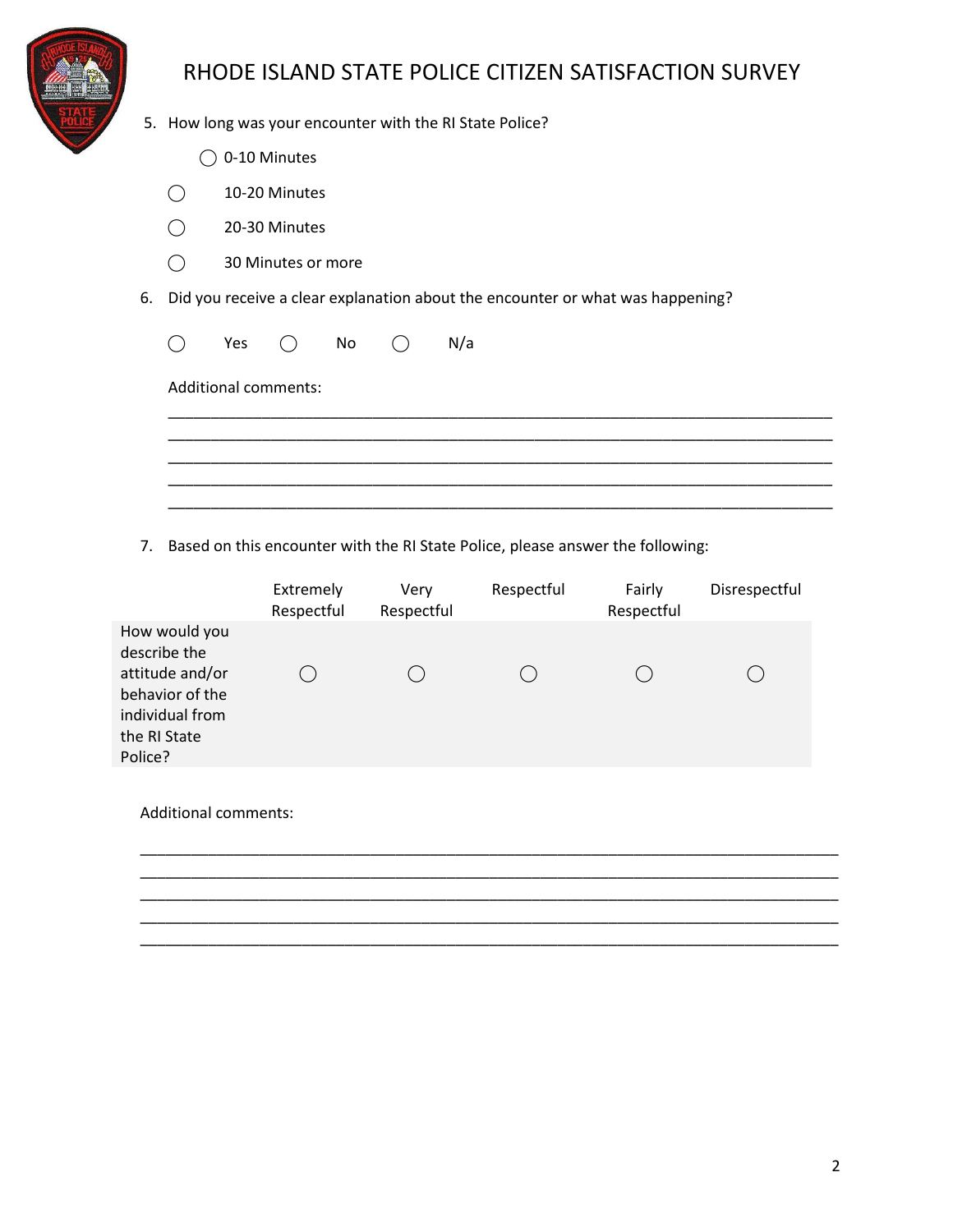

### 9. Based on this encounter with the RI State Police, please answer the following:

|                                                                                                                               | <b>Strongly Agree</b> | Agree      | Disagree   | <b>Strongly Disagree</b> |
|-------------------------------------------------------------------------------------------------------------------------------|-----------------------|------------|------------|--------------------------|
| Was the<br>individual you<br>encountered<br>knowledgeable<br>about the<br>situation and any<br>questions you<br>may have had? | $\bigcirc$            | $\bigcirc$ | $\bigcirc$ | $($ )                    |
| Did the individual<br>behave in a<br>professional<br>manner?                                                                  | ◯                     | $(\ )$     | ◯          |                          |
| Overall, were you<br>treated fairly by<br>the RI State Police<br>during your<br>encounter?                                    | $\bigcirc$            | ◯          | $\bigcirc$ | ( )                      |
| <b>Additional comments:</b>                                                                                                   |                       |            |            |                          |
|                                                                                                                               |                       |            |            |                          |
|                                                                                                                               |                       |            |            |                          |
| 10. Overall                                                                                                                   |                       |            |            |                          |
|                                                                                                                               |                       |            |            |                          |
|                                                                                                                               | Excellent             | Good       | Fair       | Poor                     |
| How would you<br>describe the<br>service you<br>received from the<br><b>RI State Police</b><br>during this<br>encounter?      |                       |            |            |                          |
| <b>Additional comments:</b>                                                                                                   |                       |            |            |                          |
|                                                                                                                               |                       |            |            |                          |
|                                                                                                                               |                       |            |            |                          |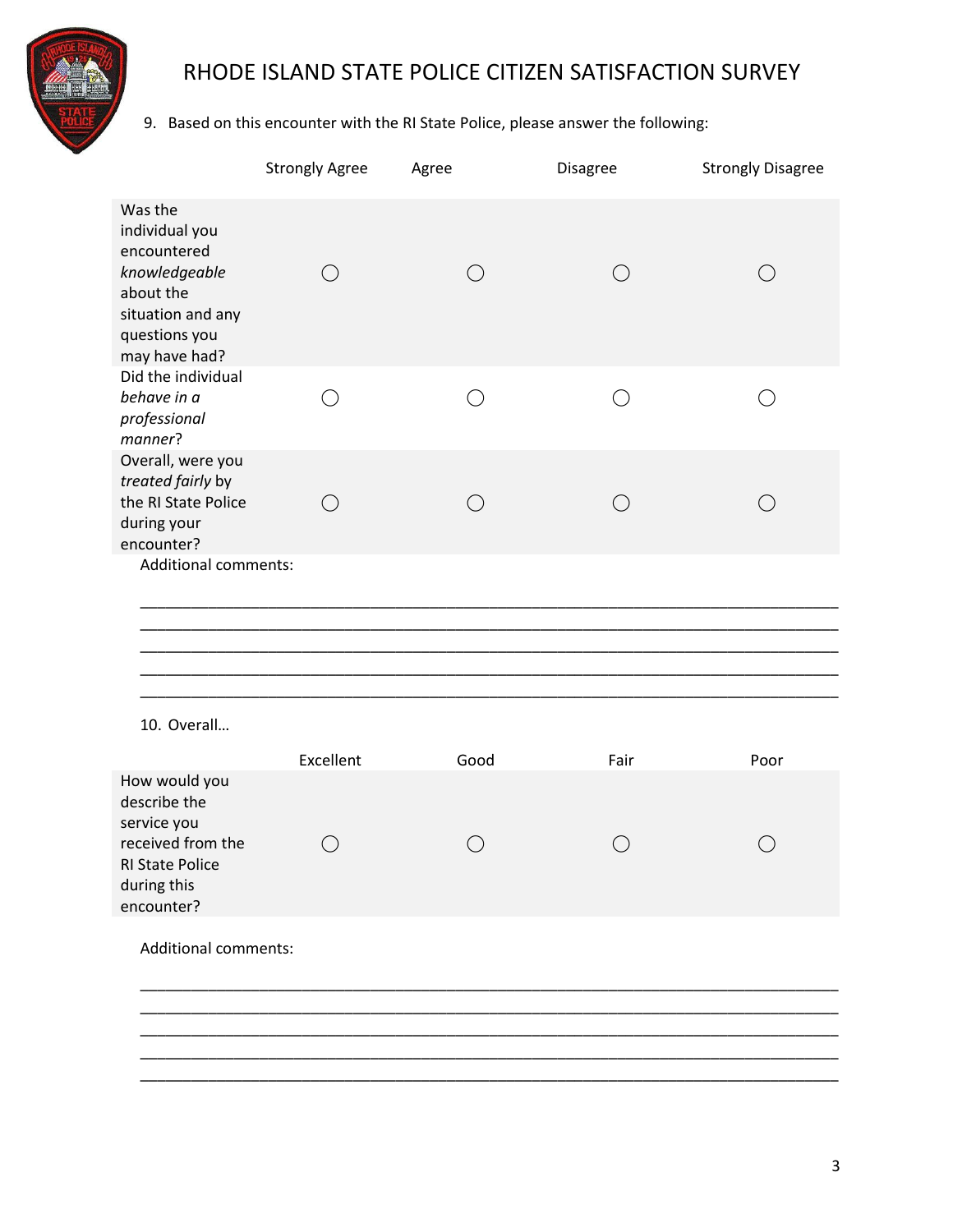

#### 11. Please rate the following areas focusing on safety:

|                                                 | Very Safe                                   | Safe                                        | Unsafe                                      | Very Unsafe       |
|-------------------------------------------------|---------------------------------------------|---------------------------------------------|---------------------------------------------|-------------------|
| Overall safety of<br>RI state highways          | $\bigcirc$                                  | $\bigcirc$                                  | $\bigcirc$                                  | ( )               |
| Overall safety of<br>RI schools                 | $\left(\begin{array}{c} \end{array}\right)$ | $\left(\begin{array}{c} \end{array}\right)$ | $\left(\begin{array}{c} \end{array}\right)$ | ()                |
| Overall safety of<br>your local<br>neighborhood | $\bigcirc$                                  | $\bigcirc$                                  | $\bigcirc$                                  | $\bigcirc$        |
| <b>Additional comments:</b>                     |                                             |                                             |                                             |                   |
|                                                 |                                             |                                             |                                             |                   |
|                                                 |                                             |                                             |                                             |                   |
|                                                 |                                             |                                             |                                             |                   |
|                                                 |                                             |                                             |                                             |                   |
| 12. Overall                                     |                                             |                                             |                                             |                   |
|                                                 | Very Satisfied                              | Satisfied                                   | Dissatisfied                                | Very Dissatisfied |
| How would you<br>rate your                      |                                             |                                             |                                             |                   |
| experience with<br>the RI State<br>Police?      | ◯                                           | ◯                                           | $\bigcirc$                                  |                   |
| <b>Additional comments:</b>                     |                                             |                                             |                                             |                   |
|                                                 |                                             |                                             |                                             |                   |
|                                                 |                                             |                                             |                                             |                   |
|                                                 |                                             |                                             |                                             |                   |